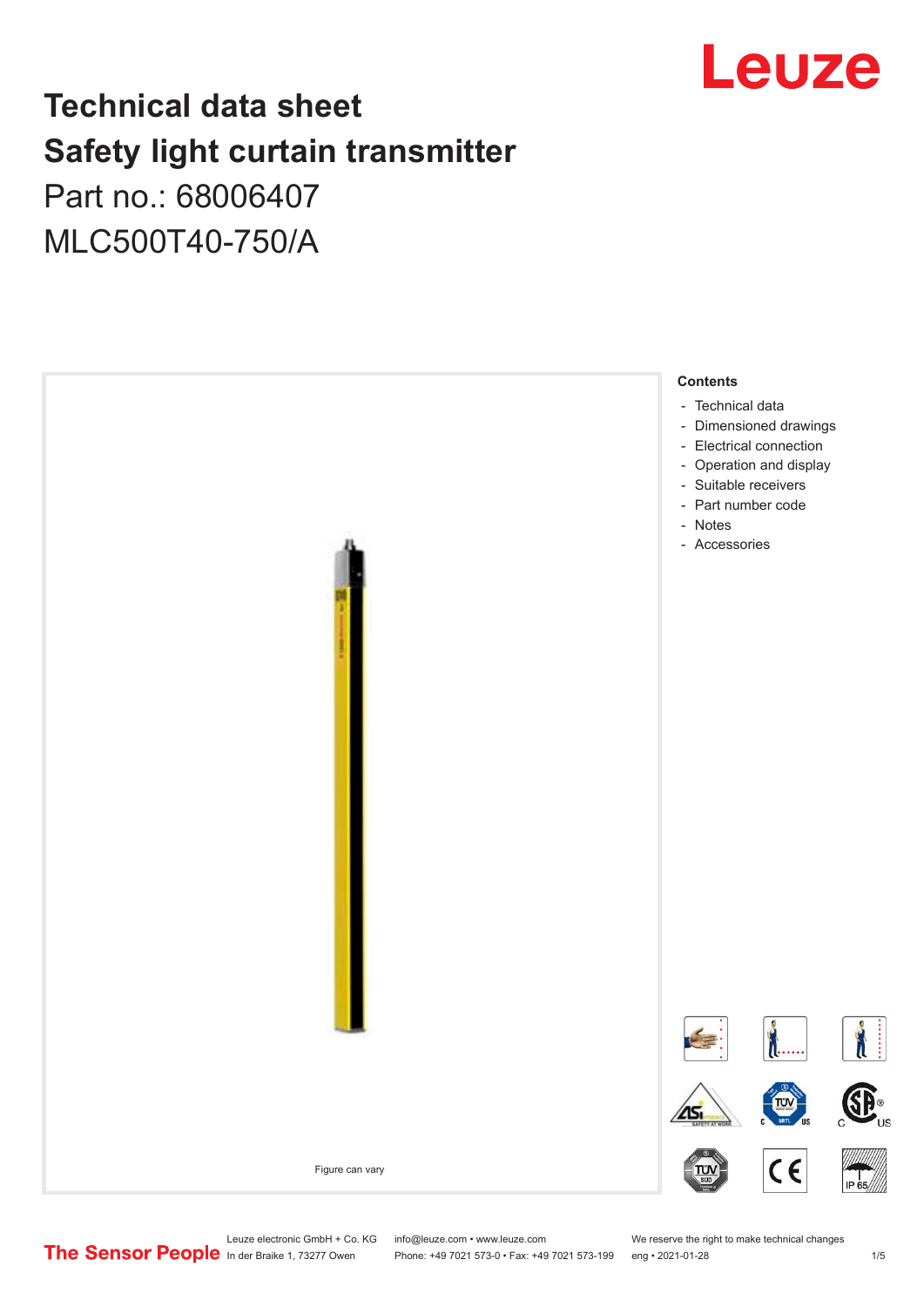# <span id="page-1-0"></span>**Technical data**

#### **Basic data**

| <b>Series</b> | <b>MLC 500</b>       |
|---------------|----------------------|
| Device type   | Transmitter          |
| Application   | Access quarding      |
|               | Danger zone guarding |
|               | Hand protection      |

#### **Characteristic parameters**

| <b>Type</b>          | 4. IEC/EN 61496          |
|----------------------|--------------------------|
| SIL                  | 3. IEC 61508             |
| <b>SILCL</b>         | 3. IEC/EN 62061          |
| Mission time $T_{M}$ | 20 years, EN ISO 13849-1 |

#### **Protective field data**

| Resolution              | 40 mm   |
|-------------------------|---------|
| Protective field height | 750 mm  |
| <b>Operating range</b>  | $020$ m |

#### **Optical data**

| Synchronization                 | Optical between transmitter and receiver |
|---------------------------------|------------------------------------------|
| Light source                    | LED, Infrared                            |
| <b>LED light wavelength</b>     | 940 nm                                   |
| <b>Transmitted-signal shape</b> | Pulsed                                   |

#### **Electrical data**

| Protective circuit                              | Overvoltage protection  |
|-------------------------------------------------|-------------------------|
|                                                 |                         |
|                                                 | Short circuit protected |
|                                                 |                         |
| Performance data                                |                         |
| Supply voltage $U_{\rm B}$                      | 26.531.6V               |
| <b>Current consumption from AS-i</b><br>circuit | $50 \text{ mA}$         |
| Inputs                                          |                         |
| Number of digital switching inputs              | 1 Piece(s)              |
| Switching inputs                                |                         |

| <b>Switching inputs</b>      |                         |
|------------------------------|-------------------------|
| Type                         | Digital switching input |
| Switching voltage high, min. | 18 V                    |
| Switching voltage low, max.  | 25V                     |
| Switching voltage, typ.      | 22.5V                   |
| Voltage type                 | DC.                     |

#### **Interface**

#### **AS-i Function** Process **AS-i profile** S-0.B.F **Slave address** 1..31 programmable, default=0 **Cycle time acc. to AS-i specifications** Max. 5 ms ms

#### **Connection**

**Number of connections** 1 Piece(s)

**AS-Interface Safety at Work** 

**Connection 1 Machine interface Type of connection Thread size** M12 **Material** Metal **No. of pins** 5 -pin **Cable properties Permissible conductor cross section, typ.** 0.25 mm² Length of connection cable, max. 100 m **Permissible cable resistance to load, max.** 200 Ω **Mechanical data Dimension (W x H x L)** 29 mm x 816 mm x 35.4 mm **Housing material Metal Metal Metal housing Aluminum Lens cover material Plastic / PMMA Material of end caps** Diecast zinc **Net weight** 900 g **Housing color** Yellow, RAL 1021 **Type of fastening** Groove mounting Mounting bracket Mounting on Device Column Swivel mount **Operation and display Type of display** LED **Number of LEDs** 2 Piece(s) **Environmental data** Ambient temperature, operation 0 ... 55 °C **Ambient temperature, storage** -30 ... 70 °C **Relative humidity (non-condensing)** 0 ... 95 % **Certifications Degree of protection** IP 65 **Protection class III Certifications** c CSA US c TÜV NRTL US TÜV Süd **US patents** US 6,418,546 B **Classification Customs tariff number** 85365019 **eCl@ss 5.1.4** 27272704 **eCl@ss 8.0** 27272704 **eCl@ss 9.0** 27272704 **eCl@ss 10.0** 27272704 **eCl@ss 11.0** 27272704 **ETIM 5.0** EC002549 **ETIM 6.0** EC002549 **ETIM 7.0** EC002549

# Leuze

Leuze electronic GmbH + Co. KG info@leuze.com • www.leuze.com We reserve the right to make technical changes<br>
The Sensor People in der Braike 1, 73277 Owen Phone: +49 7021 573-0 • Fax: +49 7021 573-199 eng • 2021-01-28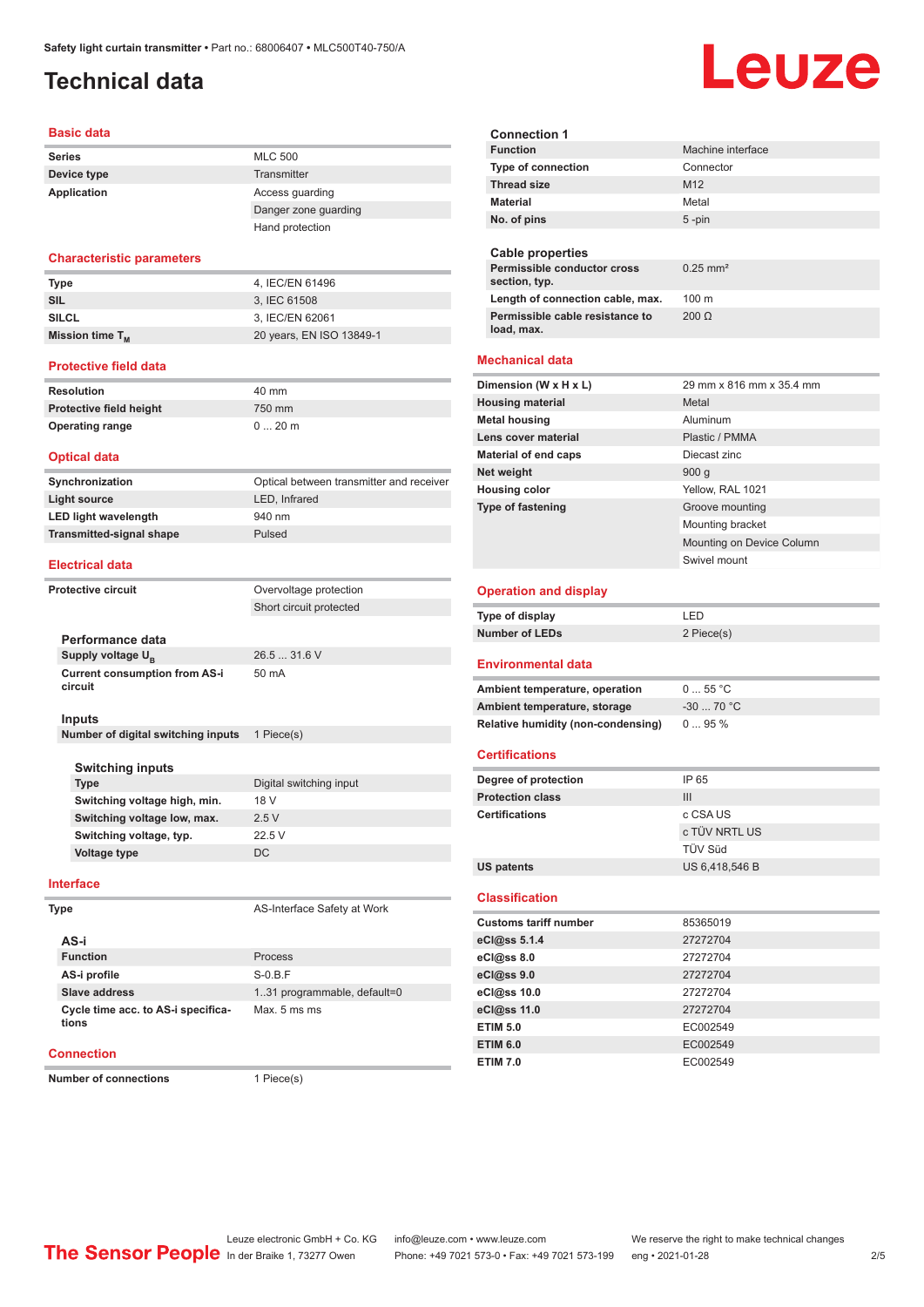# <span id="page-2-0"></span>**Dimensioned drawings**

Leuze

All dimensions in millimeters

### Calculation of the effective protective field height  $H_{PFE} = H_{PFN} + B + C$



 $H_{\text{PFN}}$  Nominal protective field height = 750 mm<br>A Total height = 816 mm

Total height =  $816$  mm

B 25 mm

R Effective protective field height  $H_{PFE}$  goes beyond the dimensions of the optics area to the outer borders of the circles labeled with R.

# **Electrical connection**

#### **Connection 1**

| <b>Function</b>    | Machine interface |
|--------------------|-------------------|
| Type of connection | Connector         |
| <b>Thread size</b> | M12               |
| <b>Type</b>        | Male              |
| <b>Material</b>    | Metal             |
| No. of pins        | $5$ -pin          |
| Encoding           | A-coded           |

#### **Pin Pin assignment 1** AS-i+ **2** n.c. **3** AS-i-**4** n.c. **5** n.c.



# **Operation and display**

| <b>LED</b> | <b>Display</b>          | <b>Meaning</b>      |
|------------|-------------------------|---------------------|
|            | Off                     | Device switched off |
|            | Red, continuous light   | Device error        |
|            | Green, continuous light | Normal operation    |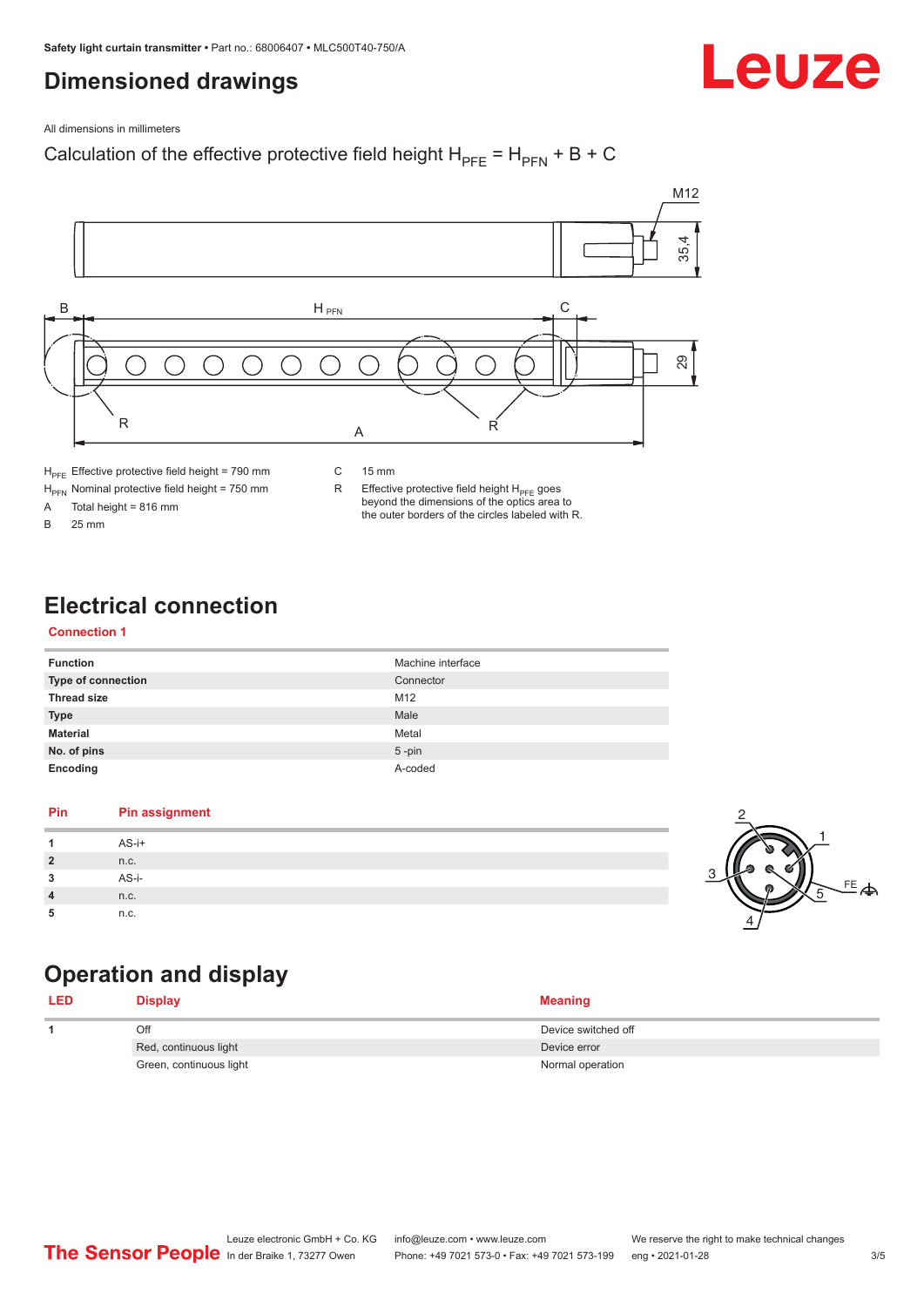## <span id="page-3-0"></span>**Suitable receivers**

# **Leuze**

| Part no. | <b>Designation</b> | <b>Article</b>                   | <b>Description</b>                                                                                                                                                |
|----------|--------------------|----------------------------------|-------------------------------------------------------------------------------------------------------------------------------------------------------------------|
| 68007407 | MLC510R40-750/A    | Safety light curtain<br>receiver | Resolution: 40 mm<br>Protective field height: 750 mm<br>Response time: 8 ms<br>Interface: AS-Interface Safety at Work<br>Connection: Connector, M12, Metal, 5-pin |

## **Part number code**

|            | Part designation: MLCxyy-za-hhhhei-ooo                                                                                                                                                                                                                                                      |
|------------|---------------------------------------------------------------------------------------------------------------------------------------------------------------------------------------------------------------------------------------------------------------------------------------------|
| <b>MLC</b> | <b>Safety light curtain</b>                                                                                                                                                                                                                                                                 |
| x          | <b>Series</b><br>3: MLC 300<br>5: MLC 500                                                                                                                                                                                                                                                   |
| уу         | <b>Function classes</b><br>00: transmitter<br>01: transmitter (AIDA)<br>02: transmitter with test input<br>10: basic receiver - automatic restart<br>11: basic receiver - automatic restart (AIDA)<br>20: standard receiver - EDM/RES selectable<br>30: extended receiver - blanking/muting |
| z          | Device type<br>T: transmitter<br>R: receiver                                                                                                                                                                                                                                                |
| a          | <b>Resolution</b><br>14: 14 mm<br>20:20 mm<br>30:30 mm<br>40:40 mm<br>90: 90 mm                                                                                                                                                                                                             |
| hhhh       | Protective field height<br>150  3000: from 150 mm to 3000 mm                                                                                                                                                                                                                                |
| e          | <b>Host/Guest (optional)</b><br>H: Host<br>MG: Middle Guest<br>G: Guest                                                                                                                                                                                                                     |
| j.         | Interface (optional)<br>/A: AS-i                                                                                                                                                                                                                                                            |
| 000        | Option<br>/V: high Vibration-proof<br>EX2: explosion protection (zones 2 + 22)<br>SPG: Smart Process Gating                                                                                                                                                                                 |
|            | <b>Note</b>                                                                                                                                                                                                                                                                                 |
|            | $\&$ A list with all available device types can be found on the Leuze website at www.leuze.com.                                                                                                                                                                                             |

## **Notes**

| Observe intended use!                                                                                                                |
|--------------------------------------------------------------------------------------------------------------------------------------|
| $\&$ The product may only be put into operation by competent persons.<br>§ Only use the product in accordance with its intended use. |